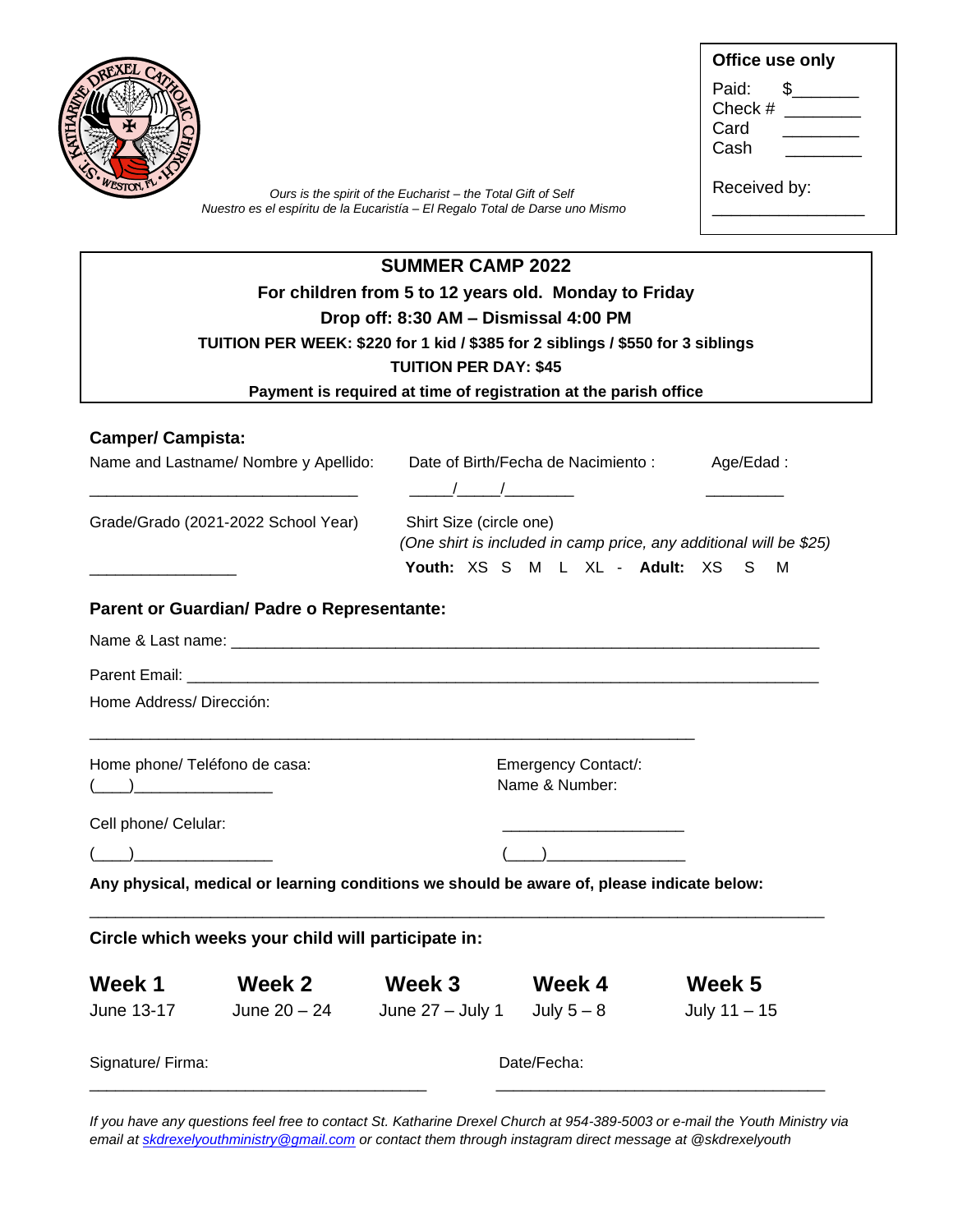I, the undersigned, an applicant for the camp described above, do waive and release the Archdiocese of Miami, and all of their corporate members, employees, officers, directors, and agents (Saint Katharine Drexel Catholic Church) from liability for any injury, accident, or damages caused by any vehicle, weather, sickness, or otherwise stemming from any act or omission of any individual. I also release Saint Katharine Drexel Catholic Church and agree to indemnify it with regard to any financial obligations incurred by acts or omissions.

I understand that all activites involve some risk, and I hereby agree to assume such risk. I hereby waive and release Saint Katharine Drexel Catholic Church for any injuries, damages, or losses incurred in connection with actions, omission or conditions or developments, or any other actions, omissions or conditions outside Saint Katharine Drexel Catholic Church's control. By my participation in this program I voluntarily assume all risks involved in such activities, whether expected or unexpected. I hereby acknowledge that I have been warned of such risks, and that I have been advised to take appropriate action and to govern myself accordingly. I am also aware that certain insurance companies do offer insurance against some of the many perils noted and that I may opt to insure myself should I so choose. I hereby grant Saint Katharine Drexel Catholic Church full authority to take whatever actions they may consider in their safe discretion to be warranted under the circumstances concerning my health and safety and I fully release each of them from any liability for such decisions or actions as may be taken in connection therewith. I authorize Saint Katharine Drexel Catholic Church at its discretion, to place me at my own (or my parents or my guardians) expenses and without further consent, in a hospital that is readily available, to place me in the hands of a local physician for treatment, should the need arise at my expense.

Student Name/ Nombre de Estudiante

Parent or Guardian Signature/ Firma del Representante: Date/Fecha:

\_\_\_\_\_\_\_\_\_\_\_\_\_\_\_\_\_\_\_\_\_\_\_\_\_\_\_\_\_\_\_\_\_\_\_\_\_\_\_ \_\_\_\_\_\_\_\_\_\_\_\_\_\_\_

\_\_\_\_\_\_\_\_\_\_\_\_\_\_\_\_\_\_\_\_\_\_\_\_\_\_\_\_\_\_\_\_\_\_\_\_\_\_\_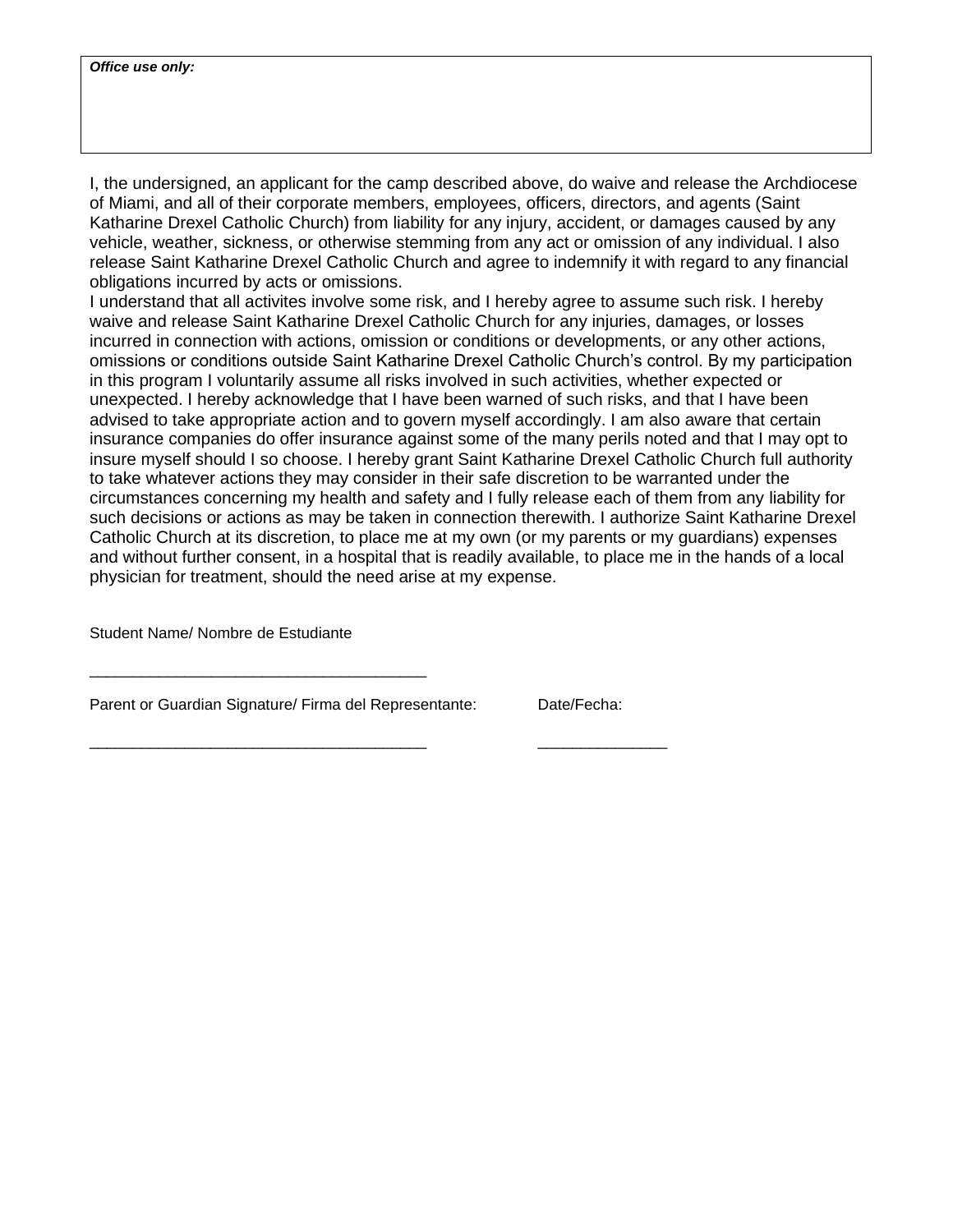## **VIDEO/PHOTOGRAPH RELEASE FORM**

I hereby grant Saint Katharine Drexel Youth Ministry (In Weston) the irrevocable right and permission to use photographs and/or video recordings of me on St. Katharine Drexel Catholic Church activities and other websites and in publications, promotional flyers, educational materials, derivative works, or for any other similar purpose without compensation to me.

I understand and agree that such photographs and/or video recordings of me may be placed on the Internet. I also understand and agree that I may be identified by name and/or title in printed, Internet or broadcast information that might accompany the photographs and/or video recordings of me. I waive the right to approve the final product. I agree that all such portraits, pictures, photographs, video and audio recordings, and any reproductions thereof, and all plates, negatives, recording tape and digital files are and shall remain the property of the Youth Ministry.

I hereby release, acquit and forever discharge Saint Katharine Drexel Catholic Church, its current and former trustees, agents, officers and employees of the above-named entities from any and all claims, demands, rights, promises, damages and liabilities arising out of or in connection with the use or distribution of said photographs and/or video recordings, including but not limited to any claims for invasion of privacy, appropriation of likeness or defamation.

I hereby warrant that I am eighteen (18) years old or more and competent to contract in my own name or, if I am less than eighteen years old, that my parent or guardian has signed this release form below. This release is binding on me and my heirs, assigns and personal representatives.

Signature of Individual Photographed/Recorded Date:

Printed Name of Individual Photographed/Recorded:

\_\_\_\_\_\_\_\_\_\_\_\_\_\_\_\_\_\_\_\_\_\_\_\_\_\_\_\_\_\_\_\_\_\_\_\_\_\_\_\_\_

\_\_\_\_\_\_\_\_\_\_\_\_\_\_\_\_\_\_\_\_\_\_\_\_\_\_\_\_\_\_\_\_\_\_\_\_\_\_\_\_

**If individual photographed/recorded is under eighteen (18) years old, the following section must be completed:** I have read and I understand this document. I understand and agree that it is binding on me, my child (named above), our heirs, assigns and personal representatives. I acknowledge that I am eighteen (18) years old or more and that I am the parent or guardian of the child named above.

Signature of Parent/Guardian of Individual Photographed/Date:

\_\_\_\_\_\_\_\_\_\_\_\_\_\_\_\_\_\_\_\_\_\_\_\_\_\_\_\_\_\_\_\_\_\_\_\_\_\_\_\_\_\_\_\_\_\_\_\_\_\_\_\_\_\_\_\_\_\_\_\_

\_\_\_\_\_\_\_\_\_\_\_\_\_\_\_\_\_\_\_\_\_\_\_\_\_\_\_\_\_\_\_\_\_\_\_\_\_\_\_\_\_\_\_\_\_\_\_\_\_\_\_\_\_\_\_\_\_\_\_\_

Printed Name of Parent/Guardian/Date: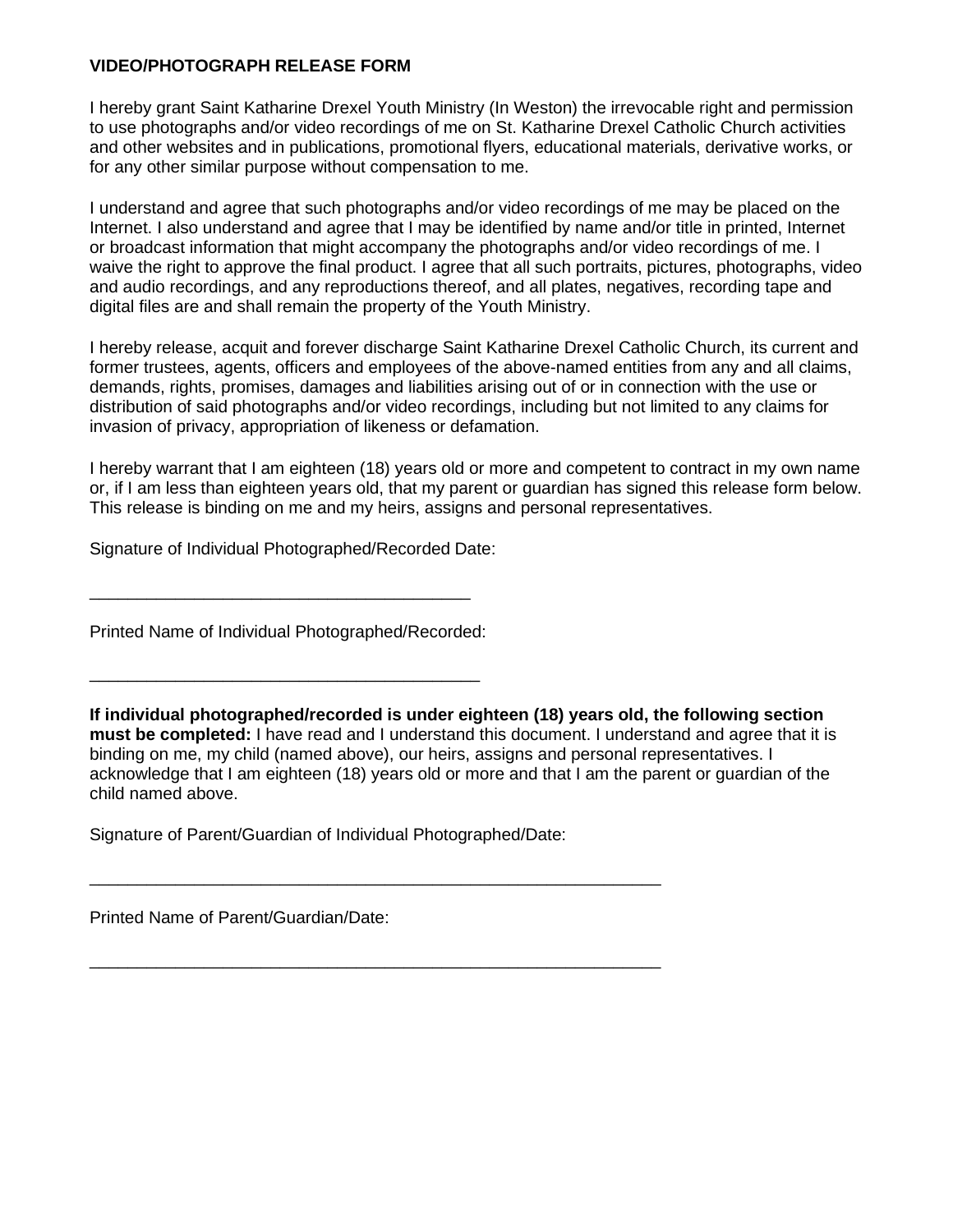Yo, firmante, solicitante del campamento descrito anteriormente, renuncio y libero a la Arquidiócesis de Miami y a todos sus miembros corporativos, empleados, funcionarios, directores y agentes (Iglesia Católica de Saint Katharine Drexel) de responsabilidad por cualquier lesión, accidente, o daños causados por cualquier vehículo, clima, enfermedad, o de otra manera derivados de cualquier acto u omisión de cualquier individuo. También libero a la Iglesia Católica Saint Katharine Drexel y acepto indemnizarla con respecto a cualquier obligación financiera incurrida por actos u omisiones. Entiendo que todas las actividades implican algún riesgo, y por la presente acepto asumir dicho riesgo. Por la presente renuncio y libero a la Iglesia Católica de Santa Catalina Drexel por cualquier lesión, daño o pérdida incurridos en relación con acciones, omisiones o condiciones o desarrollos, o cualquier otra acción, omisión o condición fuera del control de la Iglesia Católica de Santa Catalina Drexel. Por mi participación en este programa asumo voluntariamente todos los riesgos involucrados en tales actividades, ya sean esperados o inesperados. Por la presente reconozco que he sido advertido de tales riesgos y que se me ha aconsejado que tome las medidas apropiadas y que me gobierne en consecuencia. También soy consciente de que ciertas compañías de seguros ofrecen seguros contra algunos de los muchos peligros señalados y que puedo optar por asegurarme si así lo decido. Por la presente otorgo a la Iglesia Católica de Saint Katharine Drexel plena autoridad para tomar cualquier medida que consideren, a su discreción segura, que esté justificada bajo las circunstancias relacionadas con mi salud y seguridad y libero completamente a cada uno de ellos de cualquier responsabilidad por tales decisiones o acciones que puedan ser necesarias. tomado en relación con el mismo. Autorizo a la Iglesia Católica Saint Katharine Drexel, a su discreción, a colocarme a mis propios gastos (o los de mis padres o tutores) y sin más consentimiento, en un hospital que esté fácilmente disponible, a colocarme en manos de un médico local para tratamiento, en caso de necesidad a mi cargo.

Student Name/ Nombre de Estudiante

Parent or Guardian Signature/ Firma del Representante: Date/Fecha:

\_\_\_\_\_\_\_\_\_\_\_\_\_\_\_\_\_\_\_\_\_\_\_\_\_\_\_\_\_\_\_\_\_\_\_\_\_\_\_ \_\_\_\_\_\_\_\_\_\_\_\_\_\_\_

\_\_\_\_\_\_\_\_\_\_\_\_\_\_\_\_\_\_\_\_\_\_\_\_\_\_\_\_\_\_\_\_\_\_\_\_\_\_\_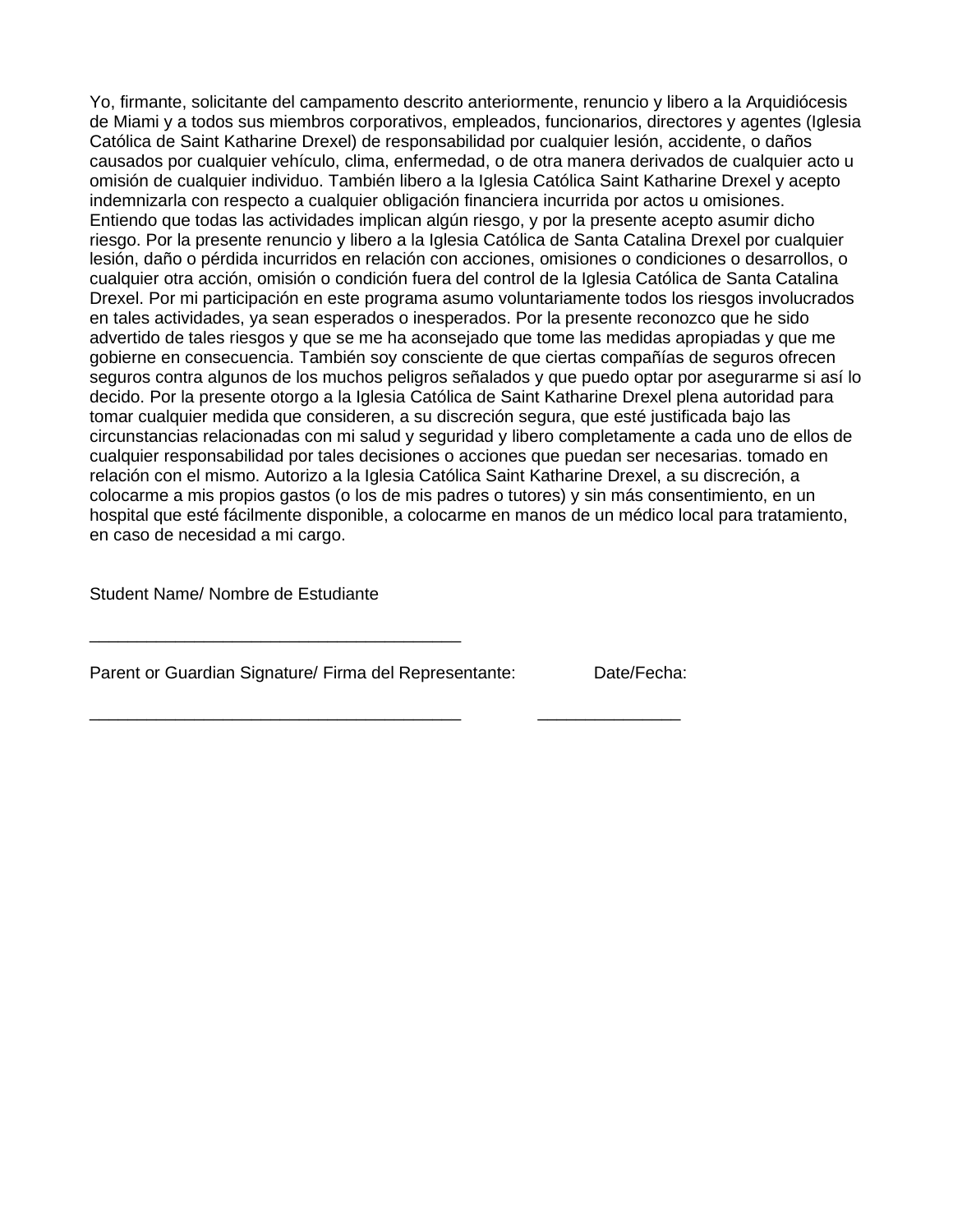## **FORMULARIO DE AUTORIZACIÓN DE VIDEO/FOTOGRAFÍA**

Por la presente otorgo al Ministerio Juvenil de Santa Katharine Drexel (en Weston) el derecho irrevocable y el permiso para usar fotografías y/o grabaciones de video mías en las actividades de la Iglesia Católica de Santa Katharine Drexel y otros sitios web y en publicaciones, folletos promocionales, materiales educativos, obras derivadas. , o para cualquier otro propósito similar sin compensación para mí.

Entiendo y acepto que dichas fotografías y/o grabaciones de video mías pueden colocarse en Internet. También entiendo y acepto que puedo ser identificado por mi nombre y/o título en información impresa, de Internet o de transmisión que pueda acompañar a las fotografías y/o grabaciones de video de mí. Renuncio al derecho de aprobar el producto final. Acepto que todos los retratos, imágenes, fotografías, grabaciones de audio y video, y cualquier reproducción de los mismos, y todas las placas, negativos, cintas de grabación y archivos digitales son y seguirán siendo propiedad del Ministerio de la Juventud.

Por la presente libero, absuelvo y libero para siempre a la Iglesia Católica Saint Katharine Drexel, sus fideicomisarios actuales y anteriores, agentes, funcionarios y empleados de las entidades mencionadas anteriormente de cualquier reclamo, demanda, derecho, promesa, daño y responsabilidad que surja de o en relación con el uso o la distribución de dichas fotografías y/o grabaciones de video, incluidos, entre otros, cualquier reclamo por invasión de la privacidad, apropiación de semejanzas o difamación.

Por la presente garantizo que tengo dieciocho (18) años o más y soy competente para contratar en mi propio nombre o, si tengo menos de dieciocho años, que mi padre o tutor ha firmado este formulario de autorización a continuación. Este comunicado es vinculante para mí y mis herederos, cesionarios y representantes personales.

Signature of Individual Photographed/Recorded Date:

Printed Name of Individual Photographed/Recorded: \_\_\_\_\_\_\_\_\_\_\_\_\_\_\_\_\_\_\_\_\_\_\_\_\_\_\_\_\_\_\_\_\_\_\_\_\_\_\_\_\_

\_\_\_\_\_\_\_\_\_\_\_\_\_\_\_\_\_\_\_\_\_\_\_\_\_\_\_\_\_\_\_\_\_\_\_\_\_\_\_\_

**Si la persona fotografiada/grabada es menor de dieciocho (18) años, se debe completar la siguiente sección: He leído y entiendo este documento. Entiendo y acepto que es vinculante para mí, mi hijo (mencionado arriba), nuestros herederos, cesionarios y representantes personales. Reconozco que tengo dieciocho (18) años o más y que soy el padre o tutor del niño mencionado anteriormente.**

Signature of Parent/Guardian of Individual Photographed/Date:

\_\_\_\_\_\_\_\_\_\_\_\_\_\_\_\_\_\_\_\_\_\_\_\_\_\_\_\_\_\_\_\_\_\_\_\_\_\_\_\_\_\_\_\_\_\_\_\_\_\_\_\_\_\_\_\_\_\_\_\_

\_\_\_\_\_\_\_\_\_\_\_\_\_\_\_\_\_\_\_\_\_\_\_\_\_\_\_\_\_\_\_\_\_\_\_\_\_\_\_\_\_\_\_\_\_\_\_\_\_\_\_\_\_\_\_\_\_\_\_\_

Printed Name of Parent/Guardian/Date: